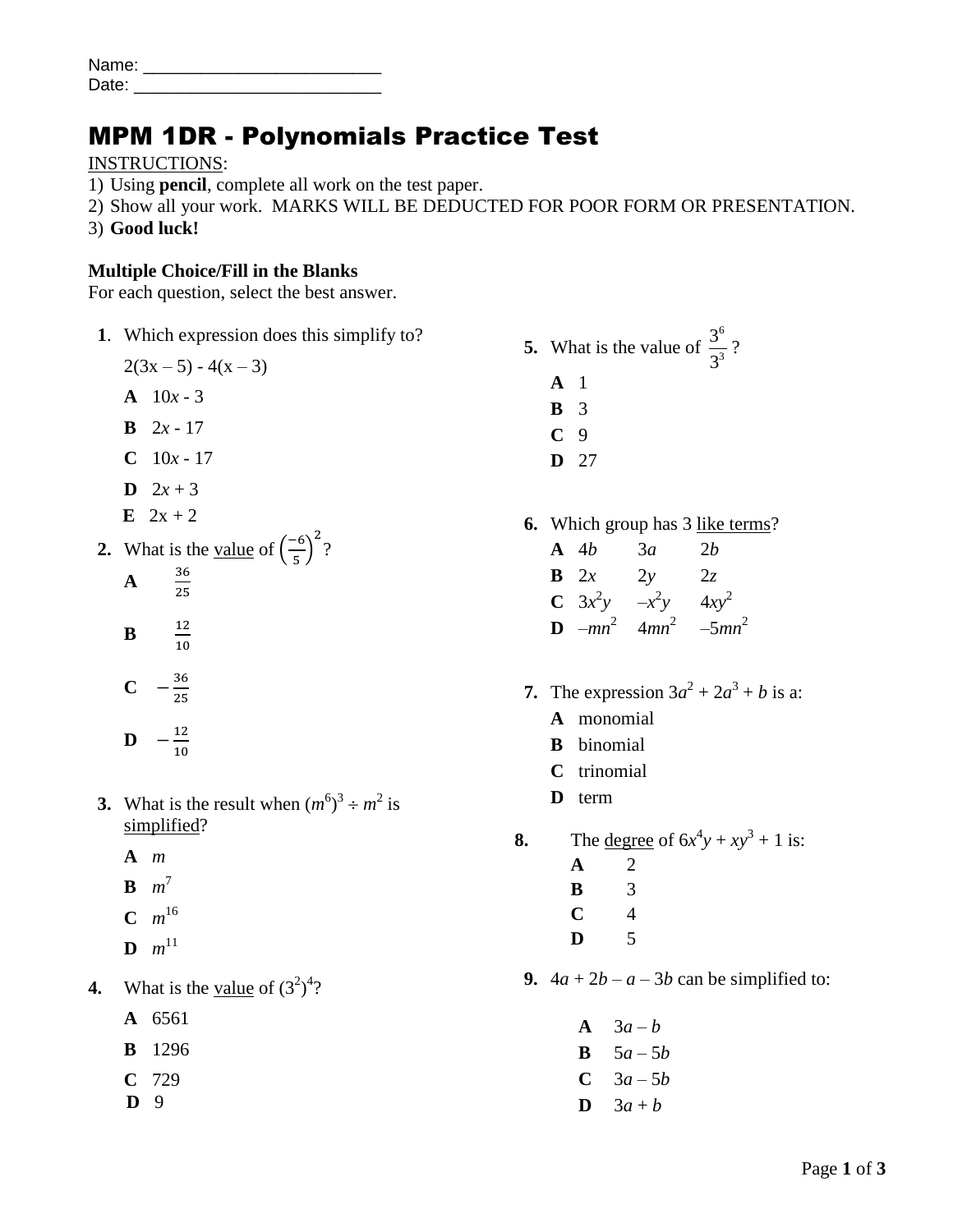| Name: |  |
|-------|--|
| Date: |  |

10. Match each expression/term in Column I with an appropriate example from Column II. You may choose to use one answer from Column II more than once  $or not at all.$ </u>

| Column I                                                                                                                                                                                                                                                                                                                                                                                                                                 | Column II                 |
|------------------------------------------------------------------------------------------------------------------------------------------------------------------------------------------------------------------------------------------------------------------------------------------------------------------------------------------------------------------------------------------------------------------------------------------|---------------------------|
| a) degree three $\frac{1}{\sqrt{1-\frac{1}{2}} \cdot \frac{1}{\sqrt{1-\frac{1}{2}} \cdot \frac{1}{\sqrt{1-\frac{1}{2}} \cdot \frac{1}{\sqrt{1-\frac{1}{2}} \cdot \frac{1}{\sqrt{1-\frac{1}{2}} \cdot \frac{1}{\sqrt{1-\frac{1}{2}} \cdot \frac{1}{\sqrt{1-\frac{1}{2}} \cdot \frac{1}{\sqrt{1-\frac{1}{2}} \cdot \frac{1}{\sqrt{1-\frac{1}{2}} \cdot \frac{1}{\sqrt{1-\frac{1}{2}} \cdot \frac{1}{\sqrt{1-\frac{1}{2}} \cdot \frac{1}{\$ | A. $3x^2 + 5y$            |
| b) binomial $\_\_$                                                                                                                                                                                                                                                                                                                                                                                                                       | B. $3x^4 + 5y - 3$        |
| c) constant                                                                                                                                                                                                                                                                                                                                                                                                                              | C. the "5" in $3x^2 + 5y$ |
| $d)$ one term                                                                                                                                                                                                                                                                                                                                                                                                                            | D. $3x^5$                 |
| $(e)$ coefficient                                                                                                                                                                                                                                                                                                                                                                                                                        | E. $6x^2y$                |
| f) trinomial $\_\_\_\_\_\_\_\_\_\_\_\_\_\_\_\_\_\_\_\_$                                                                                                                                                                                                                                                                                                                                                                                  | F. 5                      |

## **Short Response**

**11.** Write as a single power, then evaluate.

**a)** 
$$
(-1)^4 \times (-1)^5 \div (-1)^6
$$
   
**b)**  $\frac{8^7 \times 8^3}{(8^2)^4}$ 

## **12.** Simplify.

**a)** 
$$
\frac{v^9 \times v}{v^3}
$$
 **b)**  $(b^3)^3 \times 2b^5$ 

**c)** 
$$
-12m^3n^2 \div 3mn^2
$$
 **d)**  $(-4x^2y^5)^3$